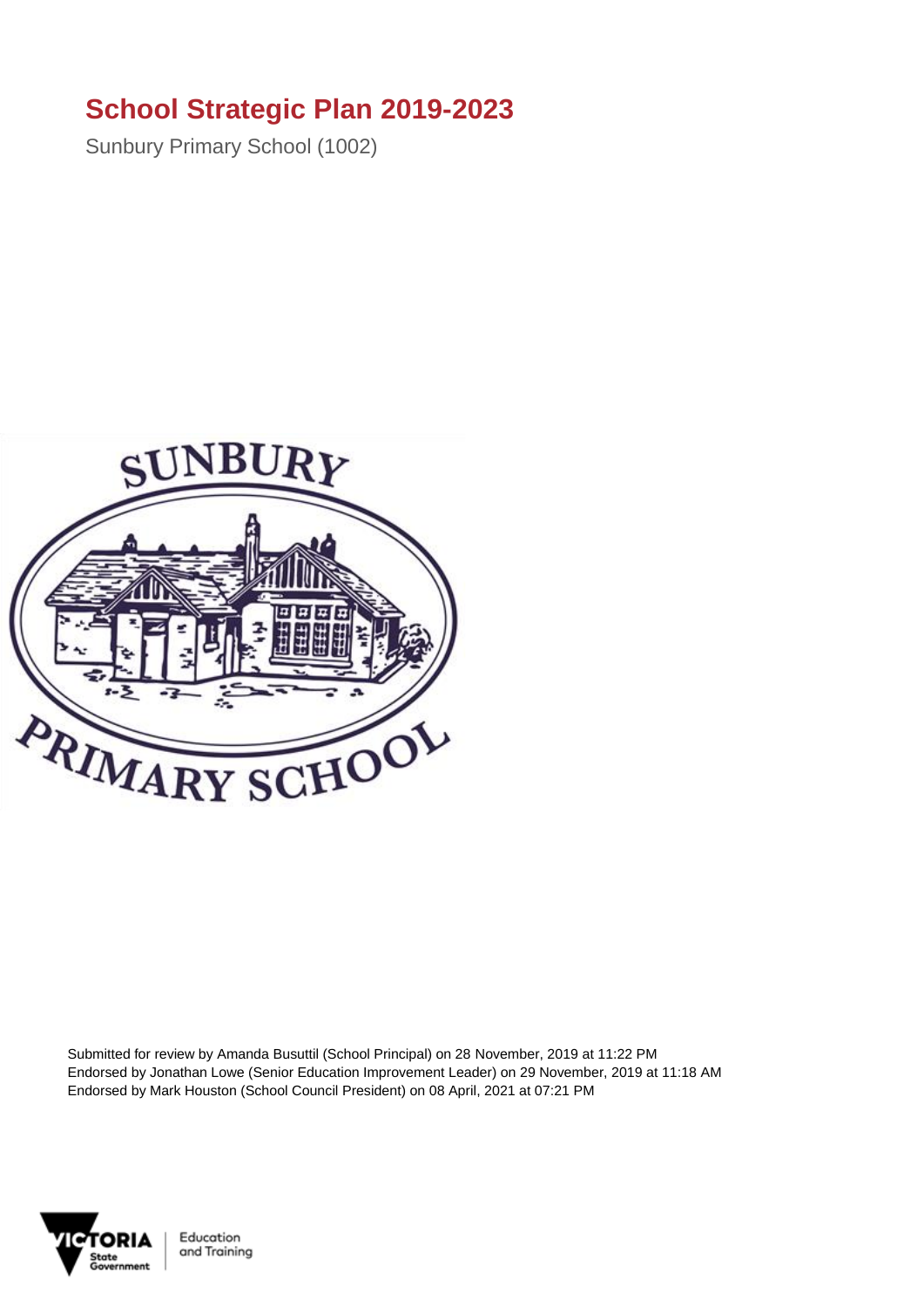## **School Strategic Plan - 2019-2023**

Sunbury Primary School (1002)

| <b>School vision</b>      | At Sunbury Primary School, all students are empowered to learn and achieve, engaging in collaborative learning opportunities that<br>foster curiosity, creativity and critical thinking. Students actively seek out challenges and view obstacles as opportunities to learn and<br>grow in the pursuit of personal excellence. Our students experience a strong sense of connectedness with self, others and our<br>communities, contributing to shaping the world around them.                                                                                                                                                                                                                                                                                                                                          |
|---------------------------|--------------------------------------------------------------------------------------------------------------------------------------------------------------------------------------------------------------------------------------------------------------------------------------------------------------------------------------------------------------------------------------------------------------------------------------------------------------------------------------------------------------------------------------------------------------------------------------------------------------------------------------------------------------------------------------------------------------------------------------------------------------------------------------------------------------------------|
| <b>School values</b>      | Teachers work within Professional Learning Communities with a focus on improving student outcomes through collaborative<br>practices, reflection and feedback. Within the Action Inquiry Cycle teams diagnose student learning needs to plan, implement and<br>evaluate teaching responses to an identified problem of practice. PLCs at Sunbury Primary School are focused on continuous<br>improvement by linking the learning needs of students with the professional learning and practices of teachers. Team-based<br>coaching is in place to support identified key improvement strategies and is focused on building the capacity of educators and<br>promoting collective efficacy.                                                                                                                              |
| <b>Context challenges</b> | The capacity to analyse data effectively to provide for a personalised curriculum, was varied in quality and effectiveness, but agreed,<br>improved assessment practices positively impacted higher levels of student achievement for both literacy and numeracy. Review<br>fieldwork also noted that the commitment to improve protocols for data analysis within teams had impacted positively on the capacity<br>of staff to collaborate to analyse data, however, this is still emerging practice. Inconsistencies in data literacy levels across teams<br>impacted the capacity of staff to analyse data effectively to provide for a differentiated curriculum. There is considerable scope to<br>build on the practice of peer observations within the coaching model.                                            |
|                           | Classroom observations and review Panel analysis, agreed that an instructional framework was evident but not clearly implemented<br>in all classrooms, resulting in a level of inconsistency of instruction across year levels. The Panel found this impacted the<br>effectiveness, and hindered implementation of instruction. Classroom observations and review panel analysis, also suggested<br>teachers' adoption of common instructional practices for both literacy and numeracy, was inconsistent, and hindered teachers to<br>effectively cater for the needs of all students. Attempts at differentiation to cater for individual student needs were varied in quality<br>and effectiveness, and is an emerging practice for the school, therefore it will be important to strengthen data literacy practices. |
|                           | Writing moderation whilst evident on the assessment schedule, was not always effectively used by the school to collectively assess<br>student writing, and variance in teachers' understanding about the broad span of components required to successfully assess<br>student writing, contributed to a level of inconsistency in writing instruction. Over the next four years writing will become an area of<br>focus for the school.                                                                                                                                                                                                                                                                                                                                                                                   |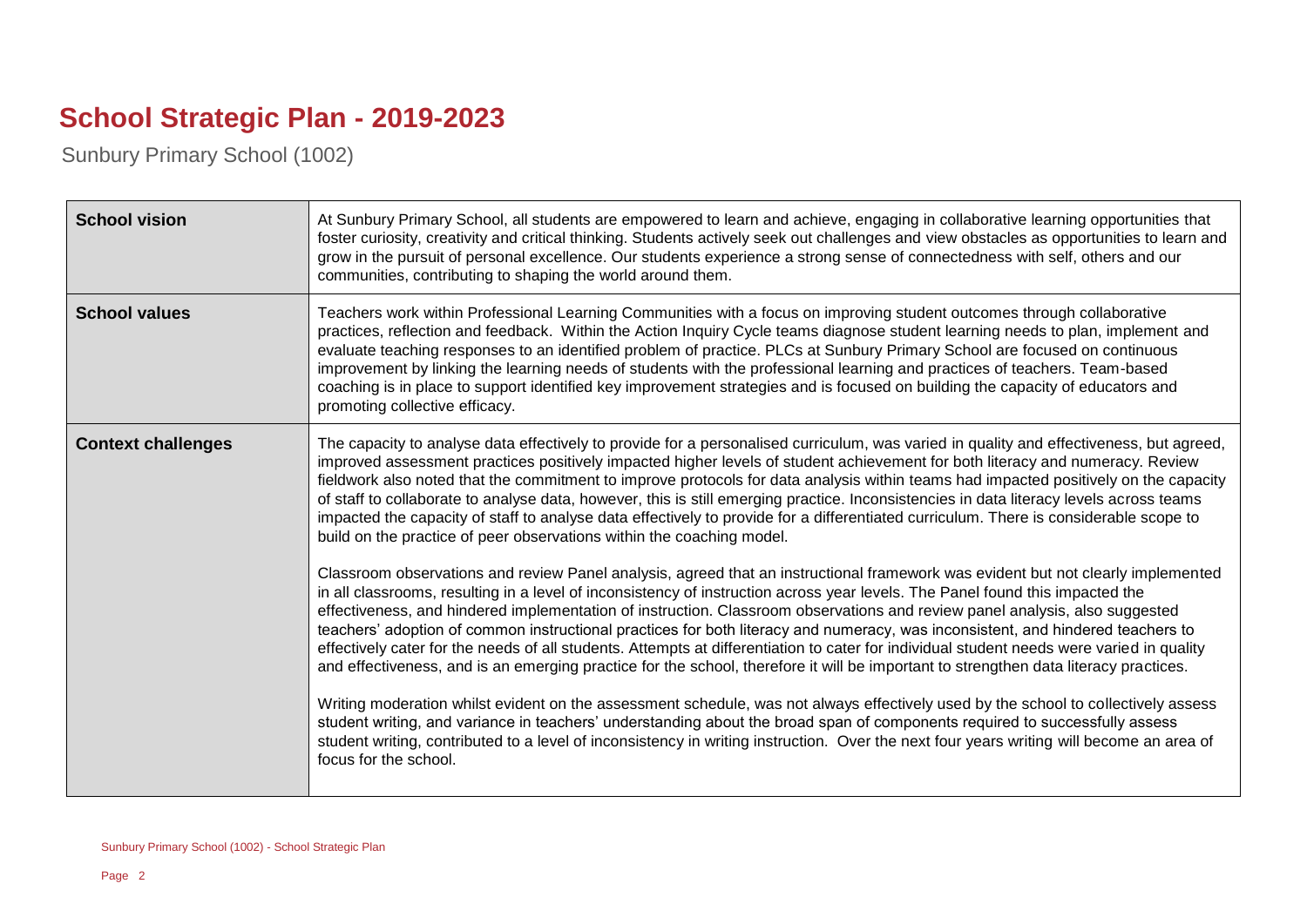|                             | Classroom observations indicated that feedback and reflection practices, though evident in classrooms at some level, were not<br>always clearly understood or utilised effectively by all teachers and are still an emerging practice. Panel discussion confirmed there<br>was limited student voice in the construction of success criteria prior to the commencement of a unit of work, and the setting of<br>personal learning goals was often not precise or accurate enough to be actionable. This restricted the potential to engage students in<br>critically thinking about their learning and to effectively pursue self-directed learning. Not all students are able to articulate their<br>learning goals, and the strategies to support students to set authentic learning goals is not always wholly effective. This restricted the<br>potential to engage students in stimulating, and improved self-directed learning. There is also considerable scope for inquiry learning<br>to be expanded giving students a greater say in their learning, and would support students to review, reflect on, and refine their<br>understandings at various points in the learning sequence. Additional evidence (including the PIVOT survey results) indicates that<br>our current Year 5 male students experience poor engagement levels - this is consistent with AToSS results and may be a<br>contributing factor to a significant decline in NAPLAN results for 2019. |
|-----------------------------|--------------------------------------------------------------------------------------------------------------------------------------------------------------------------------------------------------------------------------------------------------------------------------------------------------------------------------------------------------------------------------------------------------------------------------------------------------------------------------------------------------------------------------------------------------------------------------------------------------------------------------------------------------------------------------------------------------------------------------------------------------------------------------------------------------------------------------------------------------------------------------------------------------------------------------------------------------------------------------------------------------------------------------------------------------------------------------------------------------------------------------------------------------------------------------------------------------------------------------------------------------------------------------------------------------------------------------------------------------------------------------------------------------------------------------------------------------------------------------|
| Intent, rationale and focus | An analysis of the school's NAPLAN and school-based benchmarking data identified lower growth compared to like-schools in both<br>numeracy and writing. These were therefore identified as areas requiring focus in order to improve student outcomes in these areas.<br>Teachers' understanding and implementation of explicit teaching, the instructional model and differentiation was inconsistent and<br>therefore also identified as an area for improvement.<br>Analysis of school practices indicated that opportunities for greater collaboration and distributive leadership were beginning to be<br>explored and a whole school vision for having a personal and collective responsibility for improving students' outcomes was<br>becoming clearer, but would benefit from a consolidated focus as well as the use of evidence-based data, deepening instructional<br>coaching, and the use of feedback techniques.                                                                                                                                                                                                                                                                                                                                                                                                                                                                                                                                                |
|                             | An analysis of the school's structures and processes to enable students to be confident and motivated learners, identified feedback<br>and reflection strategies to support students, were inconsistently understood and implemented across the school, and was emerging<br>practice. Collaboratively developing partnerships between staff and students to provide opportunities for student leadership and<br>agency will be a focus.<br>Differentiation is needed to be more clearly understood and implemented in more depth, as the purposeful focus for PLCs was not<br>consistent at all year levels, and inconsistencies in data literacy levels across teams impacted the capacity of staff to analyse data<br>effectively to provide for a differentiated curriculum. An inquiry into which practices support the development strategies aimed at                                                                                                                                                                                                                                                                                                                                                                                                                                                                                                                                                                                                                    |
|                             | teaching to each student's point of need, enabling increased student voice and agency were identified as priority foci.<br>Due to these findings, it is important that we focus on these areas with a lens on building practice excellence and positive climate for<br>learning to improve student outcomes.                                                                                                                                                                                                                                                                                                                                                                                                                                                                                                                                                                                                                                                                                                                                                                                                                                                                                                                                                                                                                                                                                                                                                                   |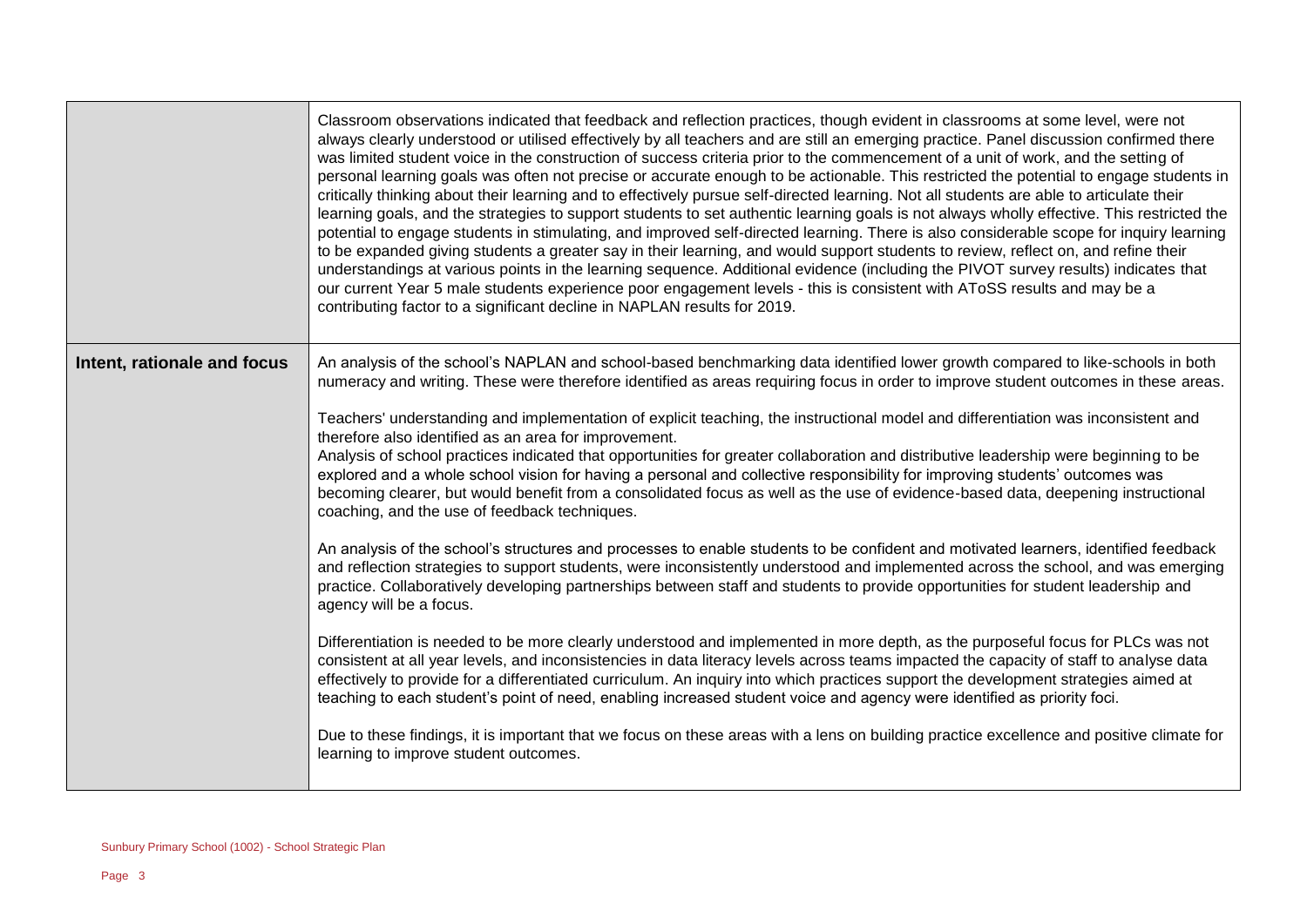Sunbury Primary School (1002) - School Strategic Plan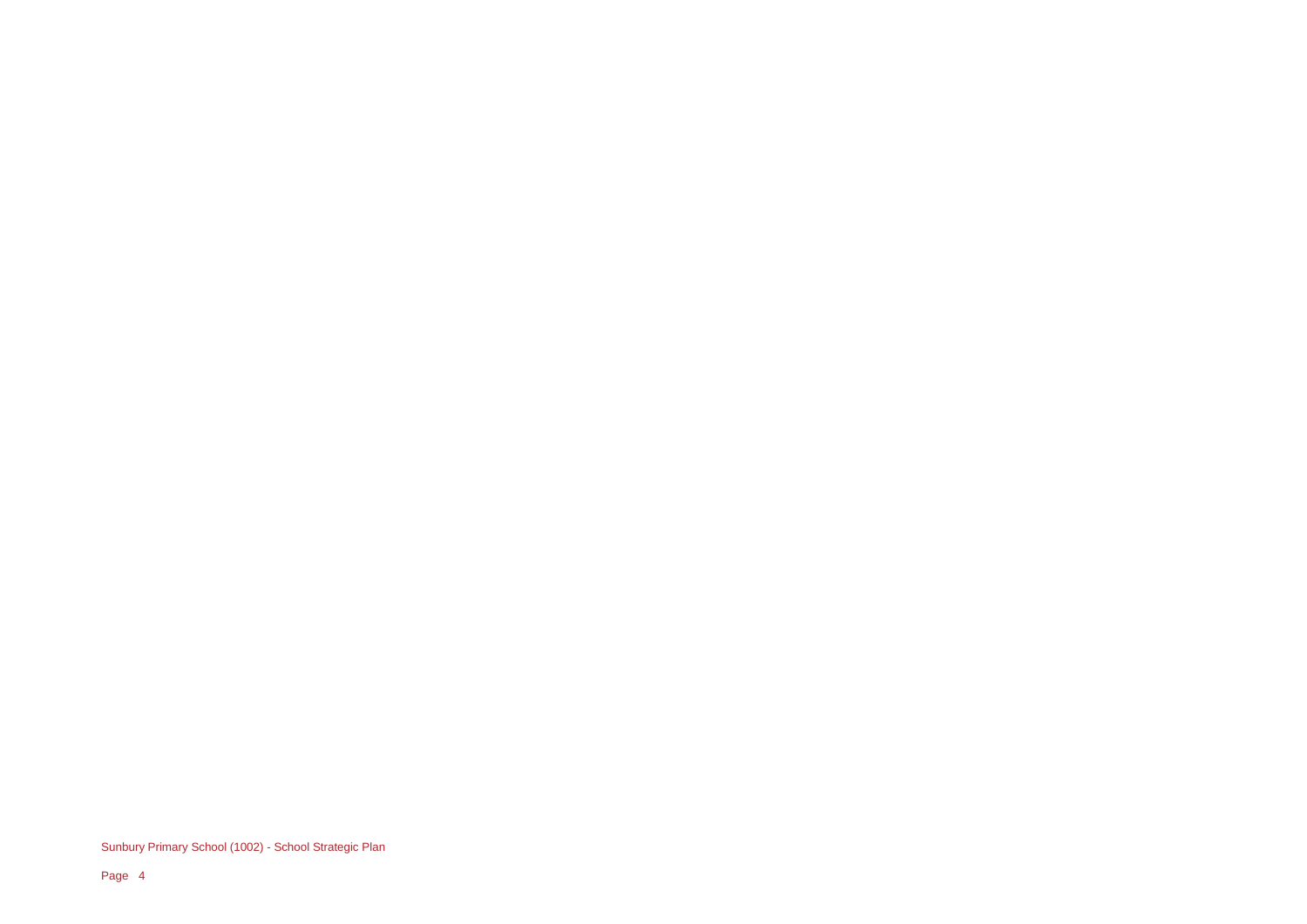## **School Strategic Plan - 2019-2023**

Sunbury Primary School (1002)

| Goal 1                                                                     | To improve the learning growth of every student with a particular focus on writing.                                                                                                                                                                               |
|----------------------------------------------------------------------------|-------------------------------------------------------------------------------------------------------------------------------------------------------------------------------------------------------------------------------------------------------------------|
| Target 1.1                                                                 | By 2023, increase the percentage of students in Years 3 and 5 achieving in the top 2 NAPLAN bands in writing (Year 3<br>from 62 to 68%, Year 5 from 15 to 25%).                                                                                                   |
| Target 1.2                                                                 | By 2023 the percentage of Year 5 students meeting or above benchmark growth in NAPLAN writing to be (from 68% to<br>$80\%$ ).                                                                                                                                     |
| Target 1.3                                                                 | 95% of Year F-6 students assessed against the Victorian Curriculum Levels F-10 to:<br>• be at or above their age appropriate Level of learning for Writing<br>• make at least one Level of learning progress in each school year during the SSP period in Writing |
| Target 1.4                                                                 | By 2023, improve the percentage of positive endorsement on SSS school climate module score for the component, collaboration,<br>collective efficacy – increase from 69% to 85% or higher on average over the four years of the SSP.                               |
| <b>Key Improvement Strategy 1.a</b><br><b>Building practice excellence</b> | To work as an evidence informed professional learning community to use rigorous assessment practices that inform<br>teaching and learning and drive professional practice improvement                                                                             |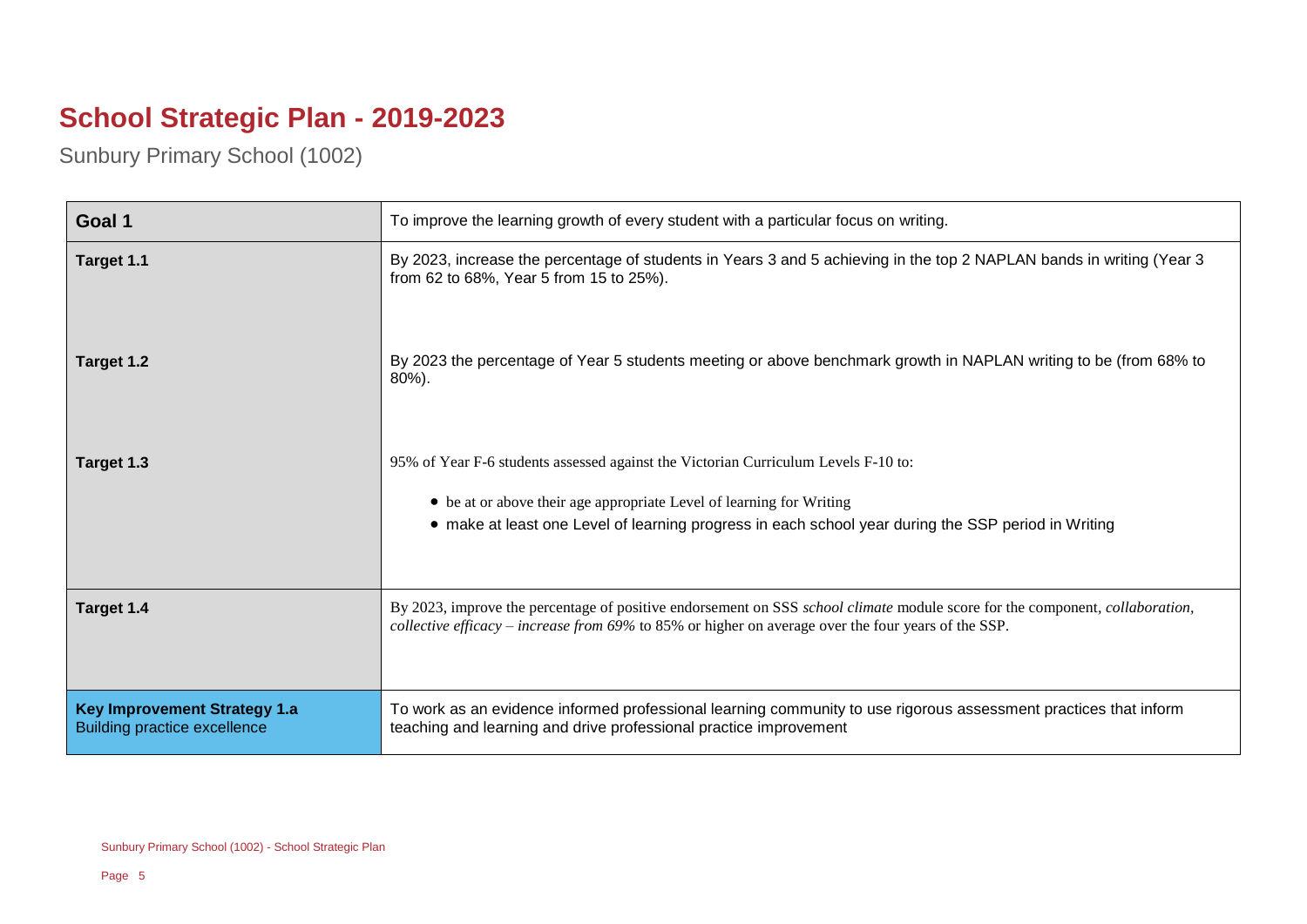| <b>Key Improvement Strategy 1.b</b><br><b>Building leadership teams</b>    | Build the capacity of middle level leaders to embed a culture of collective responsibility and collaboration to drive<br>improvements in student learning                                                                           |
|----------------------------------------------------------------------------|-------------------------------------------------------------------------------------------------------------------------------------------------------------------------------------------------------------------------------------|
| Goal 2                                                                     | To improve the learning growth of every student with a particular focus on numeracy                                                                                                                                                 |
| Target 2.1                                                                 | By 2023, increase the percentage of students in Years 3 and 5 achieving in the top 2 NAPLAN bands in numeracy (Year 3<br>from 44% to 48%, Year 5 from 20% to 31%).                                                                  |
| Target 2.2                                                                 | By 2023 the percentage of Year 5 students meeting or above benchmark growth in NAPLAN numeracy to be (from 75% to<br>$85%$ ).                                                                                                       |
| Target 2.3                                                                 | 95% of Year F-6 students assessed against the Victorian Curriculum Levels F-10 to:                                                                                                                                                  |
|                                                                            | • be at or above their age appropriate Level of learning for Number and Algebra                                                                                                                                                     |
|                                                                            | • make at least one Level of learning progress in each school year during the SSP period in Number and Algebra                                                                                                                      |
| Target 2.4                                                                 | By 2023, improve the percentage of positive endorsement on SSS school climate module score for the component, collaboration,<br>collective efficacy – increase from 69% to 85% or higher on average over the four years of the SSP. |
| <b>Key Improvement Strategy 2.a</b><br><b>Building practice excellence</b> | Build the capacity of all teaching staff to use evidence-based strategies, in alignment with an agreed instructional model,<br>to drive improved professional practice and to use data to teach to a student's point of learning.   |
| <b>Key Improvement Strategy 2.b</b><br><b>Building leadership teams</b>    | Build the capacity of middle level leaders to embed a culture of collective responsibility and collaboration to drive<br>2.<br>improvements in student learning.                                                                    |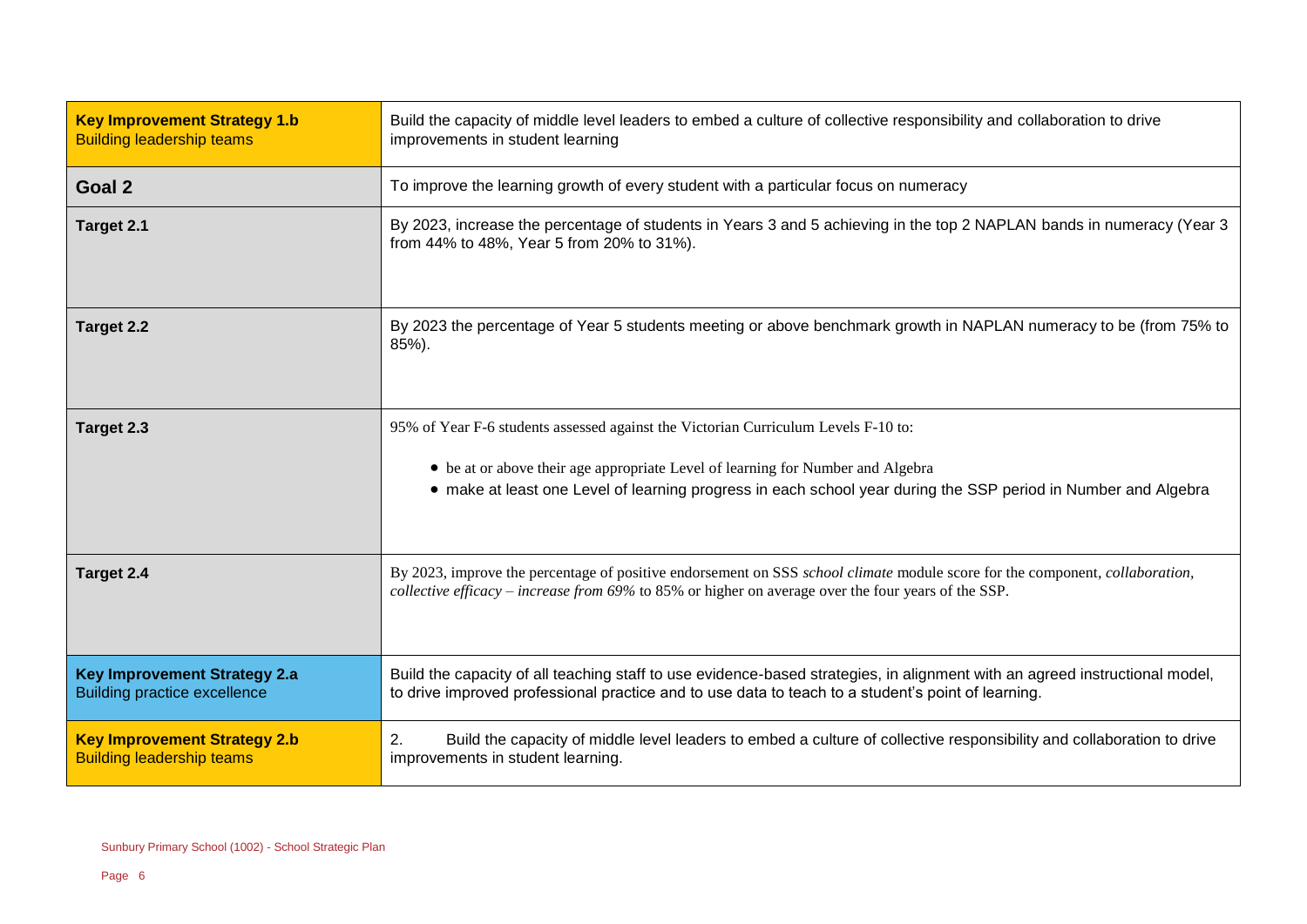| Goal 3     | To improve student voice and agency                                                                                                                                                                                                                                                                                        |
|------------|----------------------------------------------------------------------------------------------------------------------------------------------------------------------------------------------------------------------------------------------------------------------------------------------------------------------------|
| Target 3.1 | By 2023 increase the percentage of positive endorsement for the Social Engagement factors of:<br>• student agency and voice from 54% to 75%<br>• learning confidence from 73% to 85%<br>$\bullet$ stimulating learning from 66% to 85%<br>• setting goals from 83% to 92%<br>on the 4-6 Student Attitudes to School Survey |
| Target 3.2 | By 2023 increase the percentage of positive endorsement for factors of<br>• student agency and voice from 78% to 86%<br>• student cognitive engagement factors from 80% to 88%<br>on the Parent Opinion Survey on average over the four years of the SSP.                                                                  |
| Target 3.3 | By 2023, improve the percentage of positive endorsement on Staff Opinion Survey teaching & learning - evaluation module score for<br>the component, use student feedback to inform teaching practice – increase from $68\%$ to 75% or higher on average over the four years<br>of the SSP.                                 |
| Target 3.4 | By 2023, average absence will reduce from 14 days (2019) to 12 days (2023).                                                                                                                                                                                                                                                |